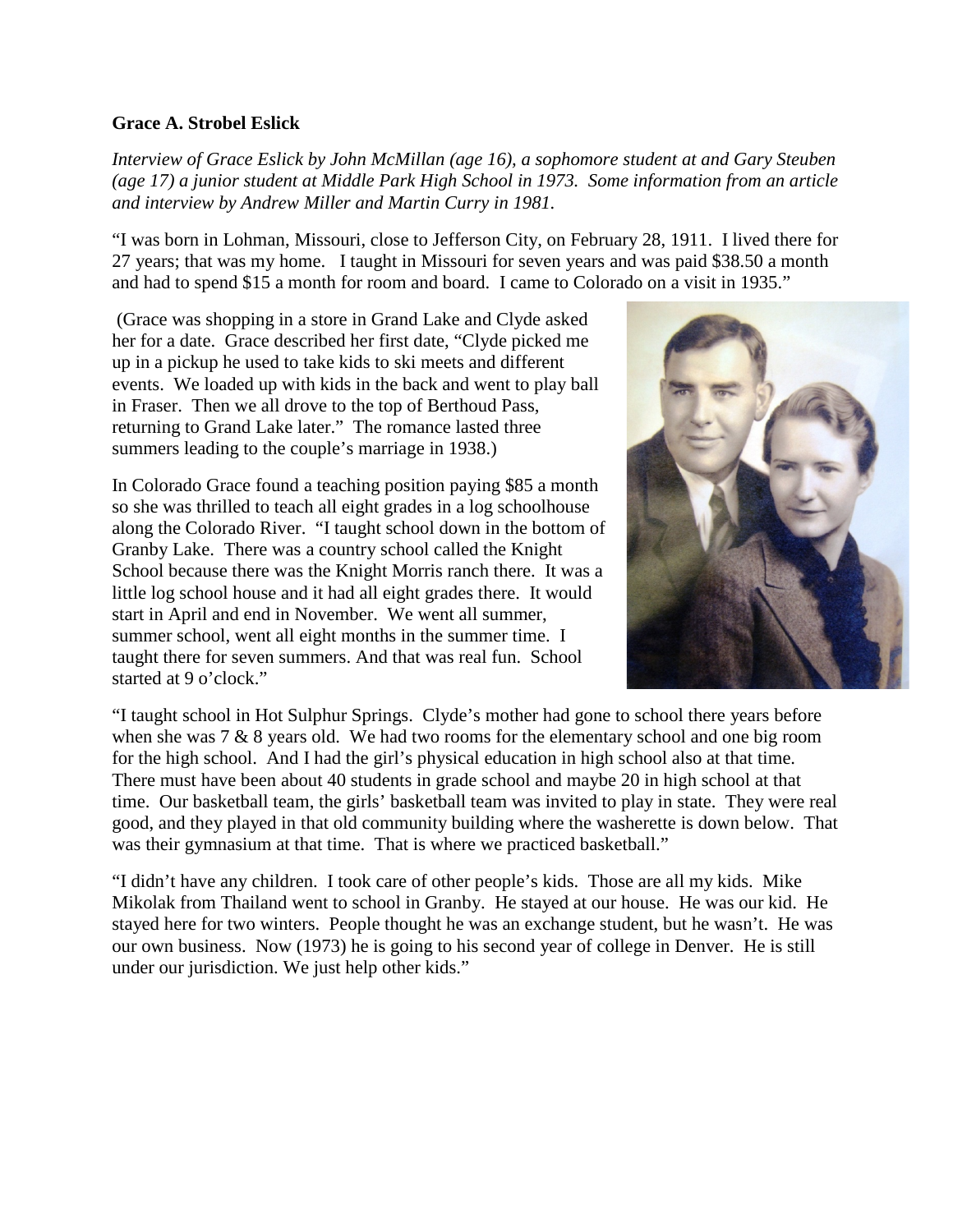

 $\ddot{\phantom{0}}$ 

"I first started teaching when I was 17 years old and I taught right out of high school because in those days you could take a state examination and if you passed it you got a certificate and you could teach on that. I took the exams and got a  $2<sup>nd</sup>$ grade certificate with an average of 80. An average of 90 got  $1<sup>st</sup>$  grade certificate and a 70 was a 3<sup>rd</sup> grade certificate. So I started and then I had two years of college and that gave you an associate degree. Then I went on and finished four years at Central Missouri State University at Warrensburg, Missouri and I had taught three years before I got my degree. Then later I got my masters from Greeley in educational media."

"My mother and father were very strict back then. What they said at our house went and we didn't tell them what to do. They told us what to do. And even when I was in my 20s and if they told me what to do, well I did it because I was eating there and living there.

My Dad was a teacher and my mother had been a teacher, my older brother was a school teacher and my younger sister was a school teacher. My brother in law was a teacher too."

## *Grace Eslick's 90th Birthday Celebration*

The Grand Lake Music Study Club would like you to join them in honoring Grace Eslick.

Wednesday, February 28, 2001 from 5:00 to 7:00 p.m. at Grand Lake Town Hall building.

The Grand Lake Music Study Club will provide a deli tray, coffee, punch and cake. If you would like to bring an hors d'oeuvre to help us celebrate, it would be greatly appreciated.

Grace Eslick was the Grand Lake's first Town Clerk. Grace was also a Librarian at Grand Lake and Kremmling, a school teacher, a charter member of "The Juniper Club of Grand Lake", and a member of the Music Study Club since 1956.

If you are unable to attend, send Grace a card.

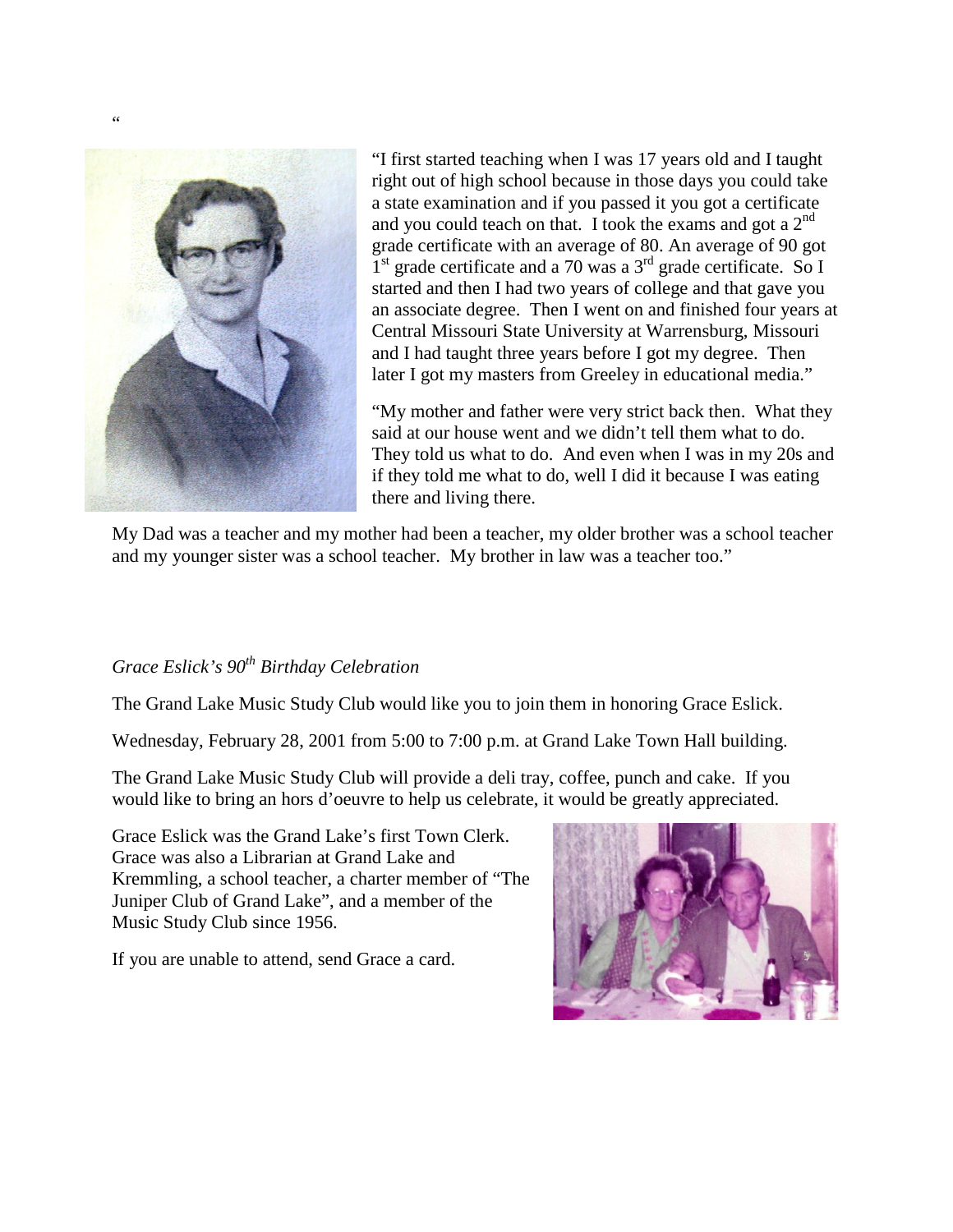## *From the Sky Hi News October 6, 2005*

Grace A. Strobel, 94, of Grand Lake Colorado, died October 1, 2005 at Kremmling Memorial Hospital.

She was born in Lohman, Missouri February 28, 1911 to Charles and Lula Strobel, who preceded her in death. She was married in 1938 to Clyde Eslick who preceded her in death in 1982.

Grace attended elementary school in Lohman, and graduated from Jefferson City, Missouri High School in 1928 and from the University of Central Missouri State Teachers College at Warrensburg, Missouri with a B.A. degree in 1933, and the University of Colorado in Greeley, Colorado in 1969 with an M.A. degree in Library Science.

Grace taught school for 43 years. She taught all eight grades at Rural Central School and also taught in other Missouri towns, Stringtown for two years, Central for one year, and Clarksburg for four years. She was principal of the grade school, taught  $7<sup>th</sup>$  and  $8<sup>th</sup>$  grade girls and high school Physical Education and coached a boys'  $7<sup>th</sup>$  and  $8<sup>th</sup>$  grade basketball team from 1933 to 1937. During the summer of 1936 she was active in scout work and was counselor at Lin Oak Camp, Lake of the Ozarks, Missouri.

Grace moved to Colorado and was thrilled to find a teaching position in a log schoolhouse along the Colorado River where she taught all eight grades. She taught 18 years in East Grand County and 17 years in West Grand County. She taught at Grand Lake Elementary School.



In the 1950's Grace spent her summers commuting across the Continental Divide to Greeley, Colorado where she earned her masters degree. She was the head librarian in Kremmling for 17 years, driving almost 90 miles round trip every day.



From the one room Missouri Country school house to a Colorado senior high library, Grace was proud that she missed only two days of teaching during her 43 years in education – and that absence was only because the superintendent discovered that she wasn't feeling well and sent her home.